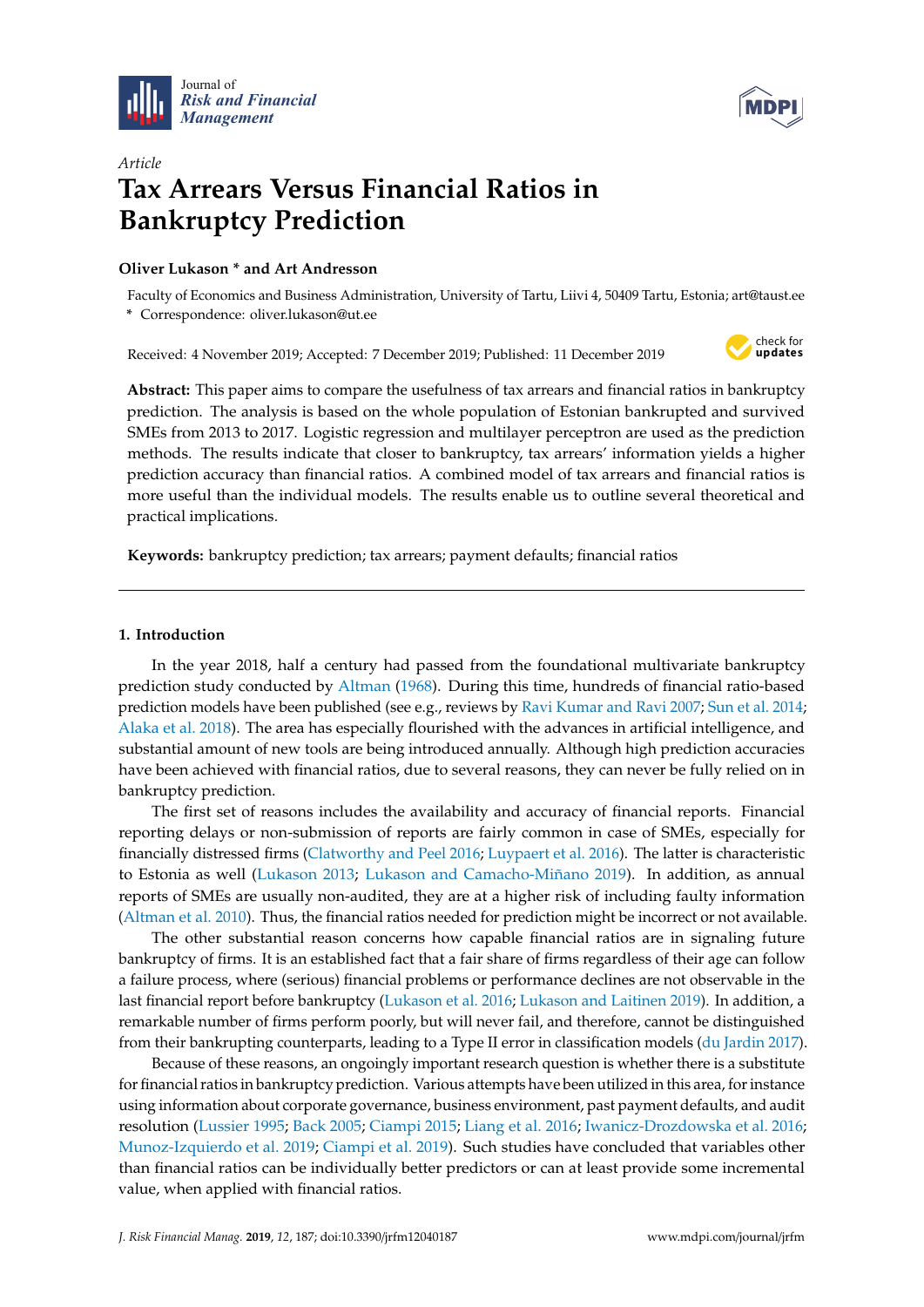Relying on the aforementioned general motivation, this study aims to find out how accurately future bankruptcy can be predicted by using tax arrears information and whether the accuracy exceeds the level of a financial ratio-based model. In the following literature review section, we synthesize the past findings of failure (prediction) studies in order to lay a foundation for the follow-up empirical part of the paper. The literature review section is followed by a thorough explanation of our dataset, variables calculated, and methods used. Then, empirical results with relevant discussion are presented, succeeded by both theoretical and empirical implications. This is followed by a separate section about the study's limitations and the paper ends with conclusive remarks, while also including multiple novel research directions.

# **2. Literature Review**

# <span id="page-1-0"></span>*2.1. Firm Failure Process Leading to Bankruptcy*

The general theoretical foundation for the choice of variables for bankruptcy prediction is firm failure process, i.e., a pathway to bankruptcy. A firm failure process depicts in a certain timeframe how managerial actions in certain environmental conditions lead to an outcome such as poor profitability or illiquidity of a firm [\(Crutzen and Caillie](#page-11-8) [2008;](#page-11-8) [Ooghe and Prijcker](#page-12-11) [2008\)](#page-12-11). The theoretical models of firm failure processes (e.g., [Weitzel and Jonsson](#page-12-12) [1989;](#page-12-12) [Crutzen and Caillie](#page-11-8) [2008;](#page-11-8) [Amankwah-Amoah](#page-11-9) [2016\)](#page-11-9) have broken the pathway to bankruptcy into multiple consecutive stages, and concluded that in the earlier stages, problems might not be signaled through financial reports, and thus, finally bankrupting firms might not be (well) distinguishable from poorly performing, but finally surviving firms. Therefore, empirical studies have concluded that in the longer time horizon, financial ratios are not accurate in bankruptcy prediction [\(du Jardin](#page-11-4) [2017\)](#page-11-4) and variables other than financial ratios would be beneficial [\(Iwanicz-Drozdowska et al.](#page-12-9) [2016\)](#page-12-9).

Recent studies have indicated that the pre-bankruptcy problems indicated through the values of financial ratios or failure risk might not be observable enough through the pre-bankruptcy annual reports of SMEs more than one year before bankruptcy is declared. For instance, [Lukason and Laitinen](#page-12-6) [\(2019\)](#page-12-6) showed that for 73% of analyzed European SMEs, bankruptcy risk became over 50% and known financial ratios obtained negative values only in the last annual report before bankruptcy. Still, the latter result was obtained when looking at the median values of respective variables, and thus, a fair share of firms might not witness any observable problems in the last financial report (see e.g., [Lukason et al.](#page-12-5) [2016\)](#page-12-5).

A practical issue when using information from annual reports is the delay in information disclosure. Multiple studies (e.g., [Altman et al.](#page-11-3) [2010;](#page-11-3) [Luypaert et al.](#page-12-2) [2016\)](#page-12-2) have vividly pointed to the issue that firms in (high) failure risk tend to delay the presentation of negative information. In the worst scenario, this can mean not submitting the pre-bankruptcy annual report at all, while the delay of the annual report beyond a deadline set in law (e.g., in Estonia 6 months after the fiscal year) becomes more like a "rule" rather than an exception [\(Lukason](#page-12-3) [2013\)](#page-12-3).

# *2.2. Financial Ratios as Predictors of Bankruptcy*

A vast amount of studies exploiting financial ratios for bankruptcy prediction have been composed so far with largely varying results (see e.g., literature reviews by [Dimitras et al.](#page-11-10) [1996;](#page-11-10) [Ravi Kumar and](#page-12-0) [Ravi](#page-12-0) [2007;](#page-12-0) [Sun et al.](#page-12-1) [2014;](#page-12-1) [Alaka et al.](#page-11-1) [2018\)](#page-11-1). As the situation of bankruptcy points to either a shortage of cash (liquidity crisis) and/or liabilities exceeding assets (solidity crisis) [\(Uhrig-Homburg](#page-12-13) [2005\)](#page-12-13), the theoretical explanations of which ratios could be useful rely on both of them. The cash flow-based explanation to predictors' choice originates from [Beaver](#page-11-11) [\(1966\)](#page-11-11) idea of firm as a reservoir of liquid assets, while a (negative) equity-based explanation is most vividly explained in the probabilistic theory of bankruptcy developed by [Scott](#page-12-14) [\(1981\)](#page-12-14). Still, since the earlier multivariate contributions (e.g., [Altman](#page-11-0) [1968;](#page-11-0) [Ohlson](#page-12-15) [1980\)](#page-12-15), the financial ratios for bankruptcy prediction have mostly been chosen on empirical grounds, without focusing on the mechanism leading to corporate collapse. The usual ratio domains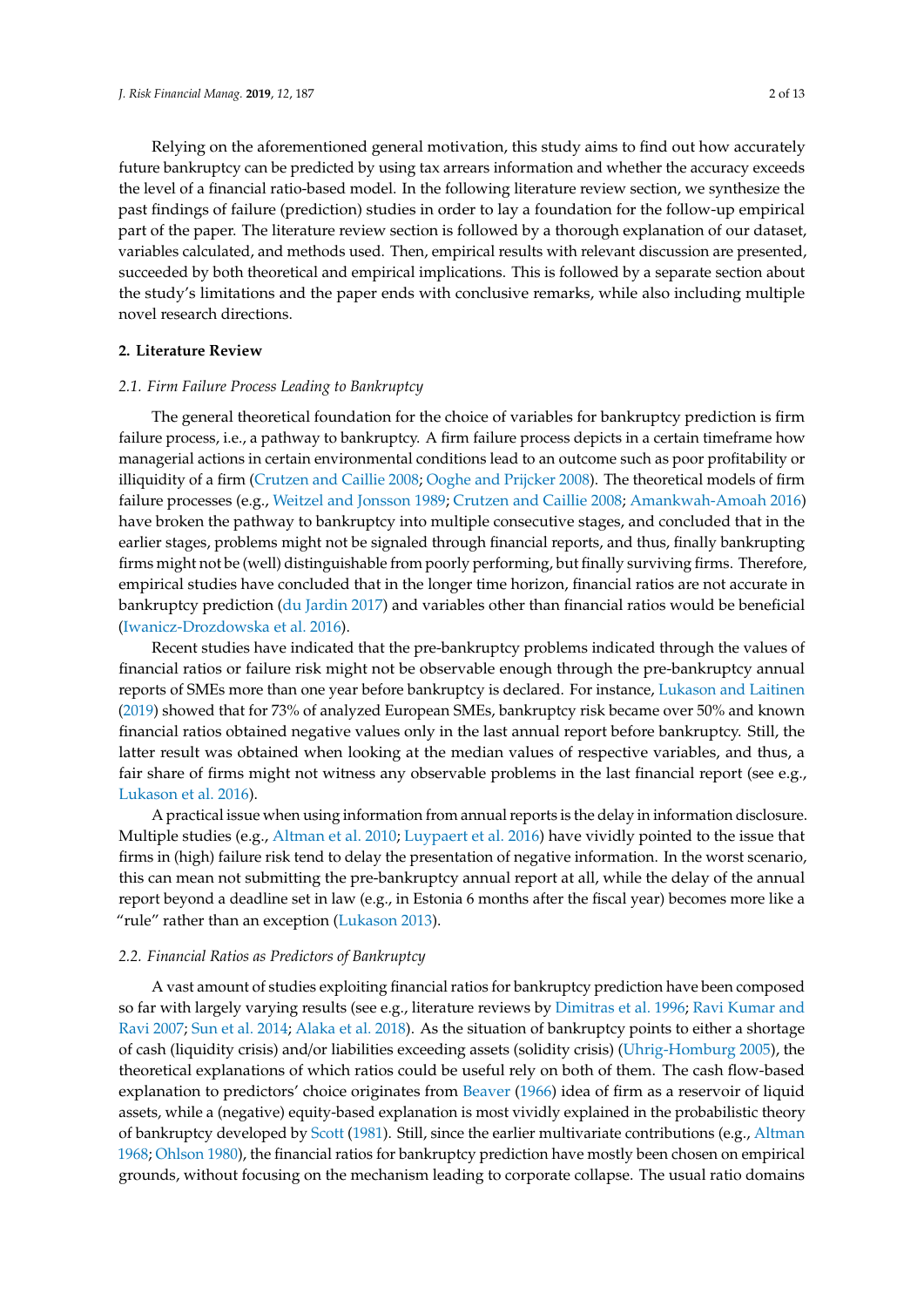applied in bankruptcy prediction, although occasionally phrased differently, concern liquidity, solidity, capital/financial structure, profitability, and turnover [\(Lukason et al.](#page-12-5) [2016;](#page-12-5) [du Jardin](#page-11-4) [2017\)](#page-11-4).

The recent cross-sectional studies using very large populations of European firms and t-1 period for bankruptcy prediction have indicated that areas under the curve (AUCs) remain on an average level, namely in the range of 0.7–0.9 and only on rare occasions exceed 0.9 [\(Laitinen and Suvas](#page-12-16) [2013;](#page-12-16) [Altman et al.](#page-11-12) [2017\)](#page-11-12). In a meta-analysis of bankruptcy prediction studies, [du Jardin](#page-11-4) [\(2017\)](#page-11-4) found the average t-1 classification accuracy to be 85%. Recently, studies have shown that prediction accuracies can be enhanced by accounting for the financial dynamics and patterns occurring before bankruptcy (e.g., [du Jardin](#page-11-13) [2015,](#page-11-13) [2017,](#page-11-4) [2018\)](#page-11-14), but still the misclassification rates have remained at 10–20%. This provides a clear indication that financial ratios have inherent problems (see also Section [2.1\)](#page-1-0), which cannot be overcome by using more sophisticated classification methods.

# <span id="page-2-0"></span>*2.3. Payment Defaults as Predictors of Bankruptcy*

A domain in the literature scantly developed is the usage of past payment defaults to predict bankruptcy. The few available studies (e.g., [Laitinen](#page-12-17) [1999;](#page-12-17) [Back](#page-11-5) [2005;](#page-11-5) [Altman et al.](#page-11-3) [2010;](#page-11-3) [Wilson](#page-12-18) [and Altanlar](#page-12-18) [2014;](#page-12-18) [Iwanicz-Drozdowska et al.](#page-12-9) [2016;](#page-12-9) [Ciampi et al.](#page-11-7) [2019\)](#page-11-7) have all indicated that past payment behavior can be valuable in bankruptcy prediction and lead to either higher classification accuracies individually or at least provide an increment to classification accuracies, when applied with financial ratios.

Despite substantial contribution to the area, the available studies have treated payment defaults in a rather simple way: by accounting their presence, number and size. Still, the extant studies do not pay attention to defaults in the longer time horizon, i.e., their exact dynamic behavior in respect to what pattern they follow. Another substantial issue in the portion of extant literature is that the applied payment defaults are permanent, namely they are a logical precedent to the future bankruptcy. Such application can lead to using de facto insolvency to predict de jure insolvency, reducing the practical applicability of such models, i.e., they do not lead to remarkable benefits for creditors aiming to reduce their misclassifications. Therefore, the practical usage of relevant prediction models can be enhanced by taking into account temporary payment defaults as well. In addition, to our knowledge tax arrears as a type of payment default has so far not been applied in bankruptcy prediction, although their existence has successfully been used as a dependent variable with financial ratios being independent (see [Höglund](#page-12-19) [2017\)](#page-12-19).

## *2.4. Research Propositions*

We would argue that as many SMEs do not witness financial problems one year before bankruptcy portrayed through the annual report, but in turn start witnessing temporary liquidity problems, models based on tax arrears are more accurate than models based on financial ratios in the short-run. Further away from bankruptcy, liquidity problems are equally frequent for future bankrupt and non-bankrupt firms, and thus, financial ratio-based models are more beneficial in the long-run. As different types of variables are beneficial in the short- and long-run, their conjoint usage should logically lead to the highest classification accuracy. Relying on the latter theoretical explanations and past achievements in the literature, we phrase three research propositions for the empirical part of the paper, while we consider one specific type of payment defaults, i.e., tax arrears, in this study:

- *P1: A model based on payment defaults leads to a higher accuracy in bankruptcy prediction than a model based on financial ratios only in the short-run.*
- *P2: The accuracy of a model based on payment defaults decreases further away from bankruptcy.*
- *P3: A model incorporating both payment defaults and financial ratios leads to a higher accuracy than the individual models incorporating these variables.*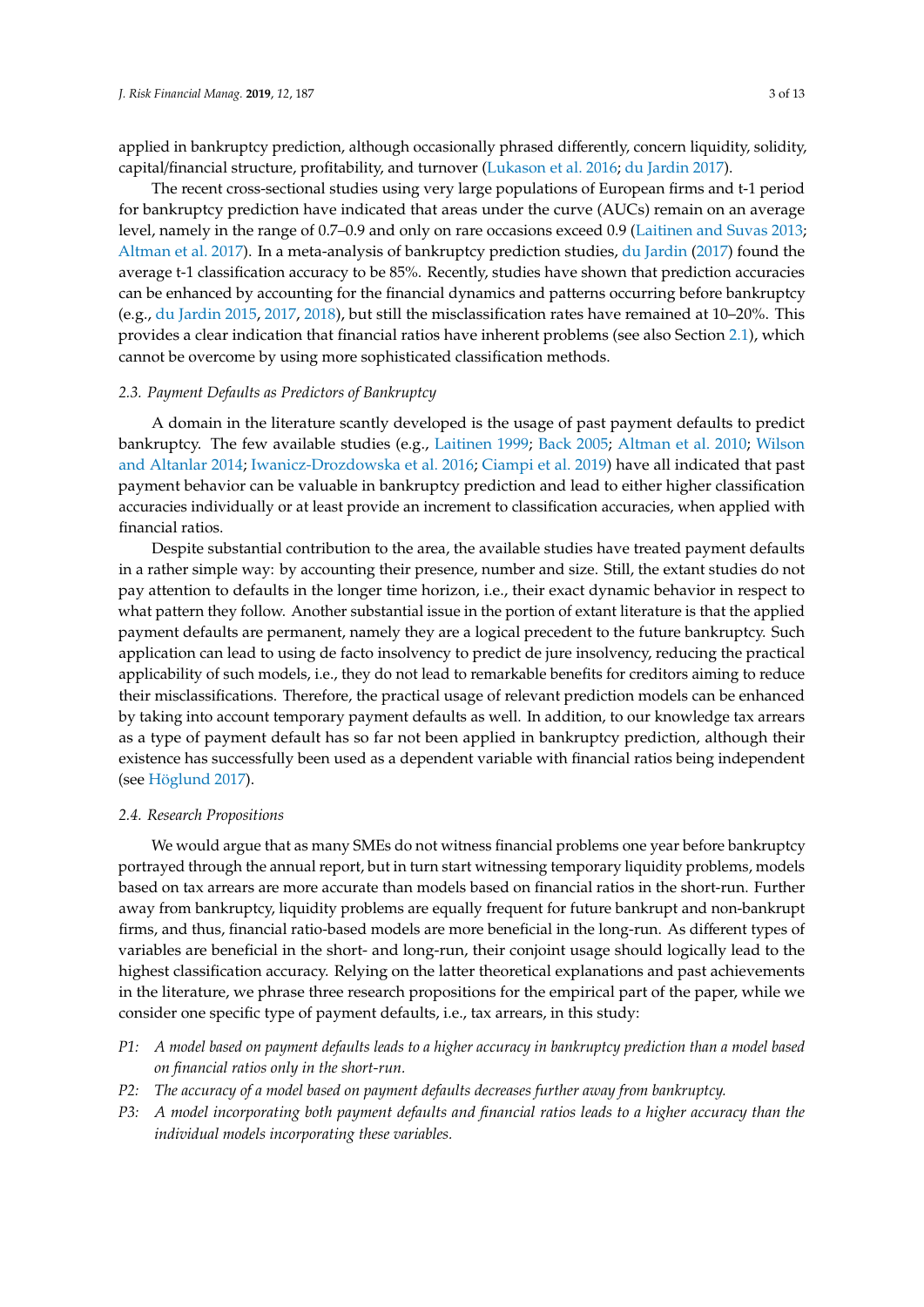#### **3. Data and Methods**

#### <span id="page-3-0"></span>*3.1. Dataset and General Setting of the Study*

The dataset of this paper includes all Estonian bankrupted firms from 2013–2017, in case of which the following restrictions have been applied. First, all firms must have information available to calculate variables outlined in Sections [3.2](#page-4-0) and [3.3.](#page-5-0) Second, we demand the financial report of a bankrupted firm to be not older than two years from the moment of bankruptcy declaration. With this restriction, we guarantee that the annual report portrays pre-bankruptcy financial situation homogenously for firms included in the analysis and is available for comparative purposes with payment defaults. On average, the financial report in the dataset portrays financial situation one year before bankruptcy declaration. In total, 512 bankrupted firms are included in the analysis, which are all SMEs.

Concerning survived firms, 4003 firms are used which are functional at the time of the analysis. All firms which have financial information available from 2011 to 2015 are chosen, irrespective of how well they perform. The latter is important to avoid a bias of discriminating only in between bankrupt and "successful" survived firms. The time 2011–2015 is determined by the fact that the reports of bankrupted firms originate from the same time interval. In the viewed period, Estonia had recovered from the consequences of the global financial crisis and these years were characterized by stable economic growth. Thus, the viewed period is not subject to any abnormal performance of firms due to economic recession.

For calculating financial ratios of bankrupt firms, we use the last available annual financial report before bankruptcy. In case of survived firms, we calculate the financial ratios for all firms for all five years incorporated to the analysis. In Estonia, firms are responsible for submitting an annual report in maximum six months after the end of the fiscal year, which for the vast majority of firms overlaps with the calendar year.

Concerning taxes, firms need to submit tax reports and pay taxes twice in the month following the month that the taxes were incurred. Specifically, on the 10th day of the month for taxes concerned with salaries and on the 20th day of the month for value added tax. Estonia is among a few countries in the world where profit is not taxed on an accrual basis, but only when dividends are paid. When dividends are paid, the respective income tax is subject to the same principles as salaries. When tax arrears (i.e., unpaid tax debt due) occur, this is observable live on the Estonian Tax and Customs Board database. From the latter database, we have obtained the values of tax arrears for the whole population for each month end in the viewed period of 2011–2017. The usage of the month end is a more suitable option when compared with for instance one day delay of paying taxes. This is because a few days' delays of paying taxes is common in Estonia and are more subject to administrative or diligence reasons, rather than pointing to a temporary liquidity crisis. Thus, tax arrears' information can be used dynamically to view the emergence of problems up to the exact month when bankruptcy occurred. As the annual reports are up to 2 years old, in case of tax arrears data, we consider a 24 month long period before bankruptcy is declared. For survived firms, we use multiple 24 month long periods within the years from 2011 to 2016.

We do not apply other payment defaults (i.e., to private creditors, such as banks and suppliers) in this study for multiple reasons. First, in Estonia no single database incorporates all payment defaults to private creditors. Second, some of such defaults might not be documented, for instance because of their small size or creditors executing their claims in a different way (e.g., suing managers who have guaranteed the credit). Third, such defaults might not be documented precisely in respect to their start or end period, e.g., due to the fact that creditors could be delaying the execution of a claim because of groundless promises by debtors to pay the debt.

To provide an answer in which period tax arrears' information is more useful than financial ratios, we consider different pre-bankruptcy periods concerning tax arrears. The usage of financial information in this study has been consolidated into Table [1.](#page-4-1)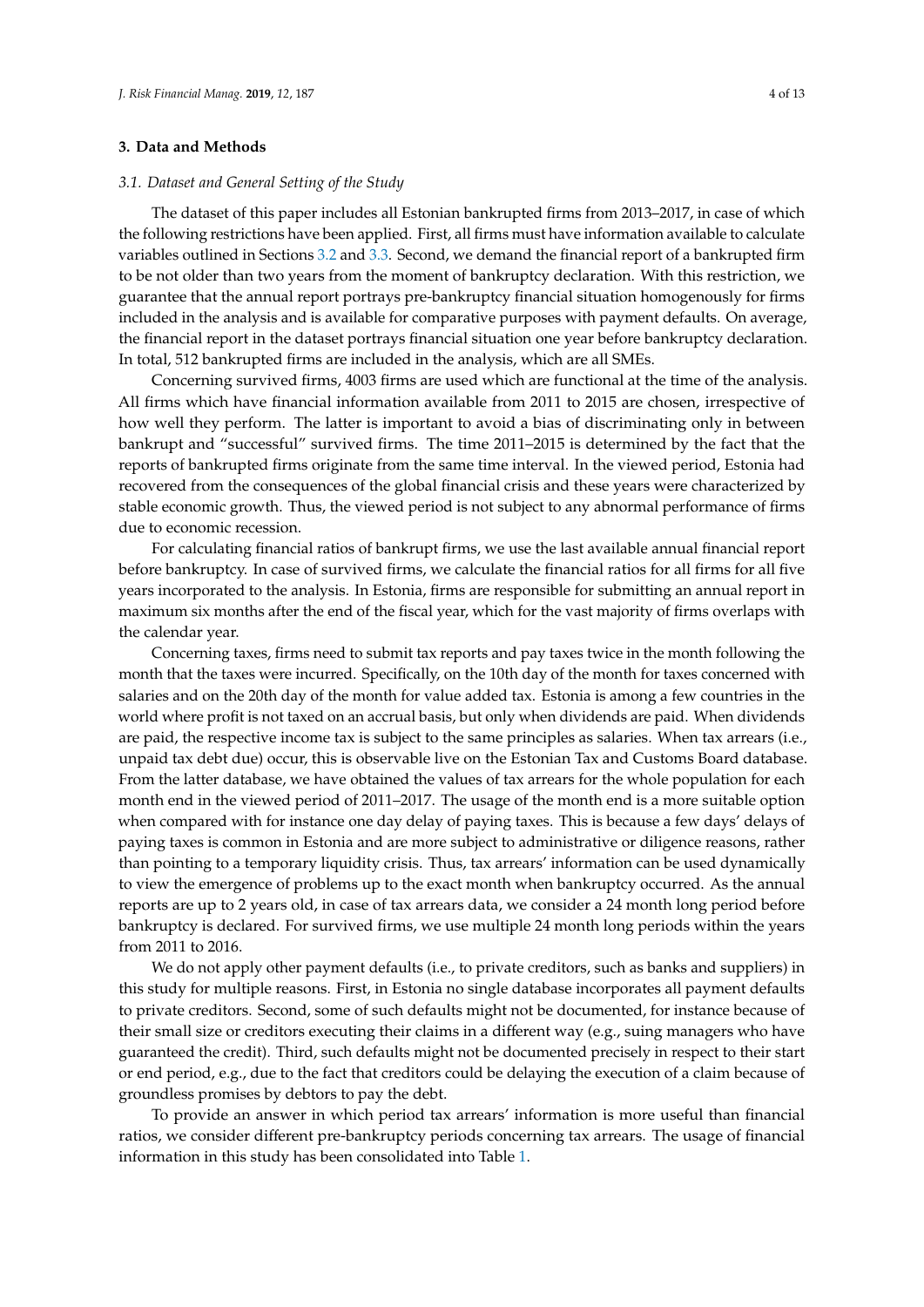<span id="page-4-1"></span>

| <b>Information Sources for Calculating Financial Ratios in This Study</b> |                                                                                                                                                                                                                                                                                                                                                 |  |  |  |  |  |  |  |  |  |  |
|---------------------------------------------------------------------------|-------------------------------------------------------------------------------------------------------------------------------------------------------------------------------------------------------------------------------------------------------------------------------------------------------------------------------------------------|--|--|--|--|--|--|--|--|--|--|
| Bankrupted firms<br>Survived firms                                        | Last annual report (not older than two years from bankruptcy moment)<br>All annual reports from 2011 to 2015                                                                                                                                                                                                                                    |  |  |  |  |  |  |  |  |  |  |
|                                                                           | Information sources for calculating tax arrears variables in this study                                                                                                                                                                                                                                                                         |  |  |  |  |  |  |  |  |  |  |
| Bankrupted firms                                                          | 12 month long periods before bankruptcy, where the respective numbers indicate<br>month x to month y before the bankruptcy declaration month: 1-12, 4-15, 7-18,<br>10-21, 13-24. A single 24 month long period before bankruptcy, where the<br>respective numbers indicate month x to month y before the bankruptcy declaration<br>month: 1-24. |  |  |  |  |  |  |  |  |  |  |
| Survived firms                                                            | 12 month long periods are used as six full years from 2011 to 2016. A single 24<br>month period is used as five two-year periods: 2011-2012, 2012-2013, 2013-2014,<br>2014-2015, 2015-2016. As there are proportionally much less bankruptcies from<br>2017, then in case of survived firms that year is neglected from the analysis.           |  |  |  |  |  |  |  |  |  |  |

**Table 1.** The logic of calculating financial ratios and variables portraying tax arrears in this study.

Source: own elaboration.

## <span id="page-4-0"></span>*3.2. Financial Ratios Portraying Di*ff*erent Domains*

The financial ratios for this study have been chosen based on their previous usage for bankruptcy prediction and taking into account that all important financial ratio domains would be covered (see the formulas and ratio domains in Table [2\)](#page-5-1). Firm leverage is reflected by the total debt to total assets ratio (DA). This ratio in its different forms (e.g., total equity to total assets or total equity to total debt) might be the most common and useful failure predictor. The ratio has a strong intersection with legislation, as business and insolvency codes in different countries often set minimum requirements for firms' equity. Profitability is captured with two ratios, i.e., net income to total assets and net income to operating revenue. The former is a more common profitability ratio in bankruptcy prediction and was used already in the [Altman](#page-11-0) [\(1968\)](#page-11-0) model, although having EBIT instead of net income in the numerator. Static liquidity is portrayed with two ratios, namely either the quotient of cash minus current liabilities to total assets or the quotient of current assets minus current liabilities to total assets. These ratios have been frequently used in the form of cash to current liabilities (quick ratio) and current assets to current liabilities (current ratio), but the usage of such ratios is problematic. Namely, as among survived firms there might be a fair amount of companies with no or very low level of current liabilities, such ratios would obtain extreme values or the value cannot be calculated at all. Moreover, the division with total assets helps us to have a better overview how large the surplus or deficit of cash or current assets is in comparison to all assets a firm possesses. A firm's cash flow creation is portrayed with two ratios reflecting the quotient of operating cash flow to either operating revenue or total assets. The productivity (efficiency) of a firm's assets is reflected by the quotient of operating revenue to total assets. Finally, the burden of interest paid on debt is proxied with two ratios, specifically the quotient of total financial revenues minus total financial expenses to either total assets or operating revenue. The latter two variables (with similar, but not necessarily identical formulas) have been often classified as solvency (solidity) ratios.

The ten applied financial ratios reflect the most usual domains used in previous bankruptcy prediction studies, i.e., profitability, cash flow creation, leverage, liquidity, solidity, and profitability. We acknowledge that many more financial ratios have been applied in previous studies, but they are mostly very similar (or mere modifications) to the ones used, and thus, would evidently provide only a marginal surplus (if at all) to classification accuracies. In addition, the calculation of very specific financial ratios is altered by the availability of financial information, as the financial reports of SMEs are often quite brief. Because of the latter, we can for instance use the difference of financial revenues and financial expenses, rather than specific types of those revenues/expenses. In case of all applied financial ratios, the general rule is that higher values should reduce the bankruptcy probability on a univariate principle. The exception is DA, where the situation is the reverse.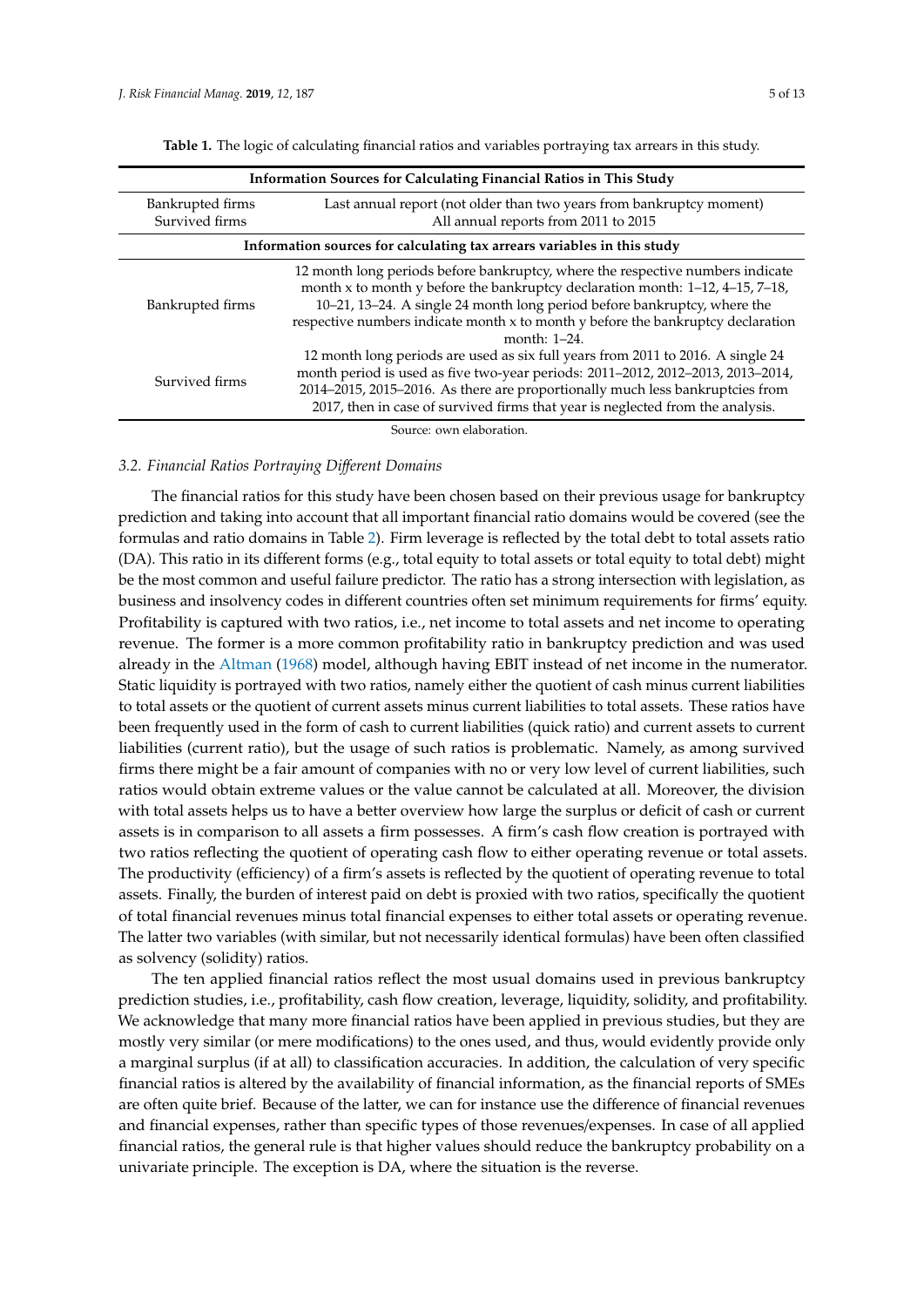<span id="page-5-1"></span>

| <b>Ratio Abbreviation</b> | Domain             | Formula                                                   |
|---------------------------|--------------------|-----------------------------------------------------------|
| <b>CCLA</b>               | liquidity          | (cash—current liabilities)/total assets                   |
| <b>CACLA</b>              | liquidity          | (current assets—current liabilities)/total assets         |
| <b>NIA</b>                | profitability      | net income/total assets                                   |
| <b>NIOR</b>               | profitability      | net income/operating revenue                              |
| DA                        | leverage/solidity  | total debt/total assets                                   |
| <b>ORA</b>                | productivity       | operating revenue/total assets                            |
| <b>FREOR</b>              | interest burden    | (financial revenues—financial expenses)/operating revenue |
| <b>FREA</b>               | interest burden    | (financial revenue-financial expenses)/total assets       |
| <b>OCFA</b>               | cash flow creation | operating cash flow/total assets                          |
| <b>OCFOR</b>              | cash flow creation | operating cash flow/operating revenue                     |

**Table 2.** Financial ratio abbreviations, domains, and formulas used in this study.

Source: own elaboration.

## <span id="page-5-0"></span>*3.3. Variables Portraying Tax Arrears*

Unlike with financial ratios, there are no uniform guidelines on how to calculate variables portraying the dynamics and content of tax arrears. Still, past theoretical and empirical research provides hints that larger and/or more frequent payment defaults increase the likelihood of failure. Derived from that logic, both of those dimensions should be incorporated into the analysis. To capture the scale of tax arrears, we calculate the maximum of tax arrears occurring in the viewed period. As large tax arrears can occur only episodically (e.g., only during one month in the sequence of 12 months), we extend the scale variable to incorporate frequency context as well by calculating the median of tax arrears in the viewed period. The frequency of tax arrears is captured by a variable counting the month ends when tax arrears were present. Still, the latter variable might be limited, because tax arrears can occur for instance every second month, i.e., they occur frequently, but still episodically. In order to enhance the frequency analysis by also incorporating the severity of ongoingness of payment defaults, we also introduce a variable measuring the longest sequence of month ends when tax arrears occurred. Thus, the four applied tax arrears' variables (see Table [3\)](#page-5-2) also incorporate both the scale and frequency of payment defaults in a combined manner.

<span id="page-5-2"></span>**Table 3.** Abbreviations and calculation explanations of variables portraying tax arrears in this study.

| Variable Abbreviation | <b>Calculation Explanation</b>                                |  |  |  |  |  |  |  |
|-----------------------|---------------------------------------------------------------|--|--|--|--|--|--|--|
| <b>TMAX</b>           | Maximum tax arrears in the viewed sequence on month ends      |  |  |  |  |  |  |  |
| <b>TMEDIAN</b>        | Median tax arrears in the viewed sequence of month ends       |  |  |  |  |  |  |  |
| <b>TCOUNT</b>         | Number of month ends with tax arrears in the viewed sequence  |  |  |  |  |  |  |  |
| <b>TCONSMON</b>       | Length of the longest sequence of month ends with tax arrears |  |  |  |  |  |  |  |

Source: Own elaboration; Note: we consider the presence of tax arrears as over 100 euros unpaid tax debt, as tax authority does not add a disclaimer of owing taxes in case of very small arrears, and also, managers can occasionally forget paying very small tax arrears.

#### *3.4. Methods*

We apply one classical statistical (i.e., logistic regression, noted as LR) and one machine learning (i.e., multilayer perceptron with two hidden layers, noted as MP) tool for composing the prediction models. In case of using only one method, the results could be biased towards that specific method, and therefore, not generalizable. These two methods are probably the most exploited classical and novel methods in bankruptcy prediction, thus their choice is fairly justified based on the developments in previous research. We acknowledge that there is nowadays a myriad of different methods (especially in the area of machine learning) available for failure prediction. Still, as the first and foremost aim of the paper is to show whether and in what context the information about tax arrears can be exploited in bankruptcy prediction, we find the usage of two methods a sufficient choice. In addition, based on the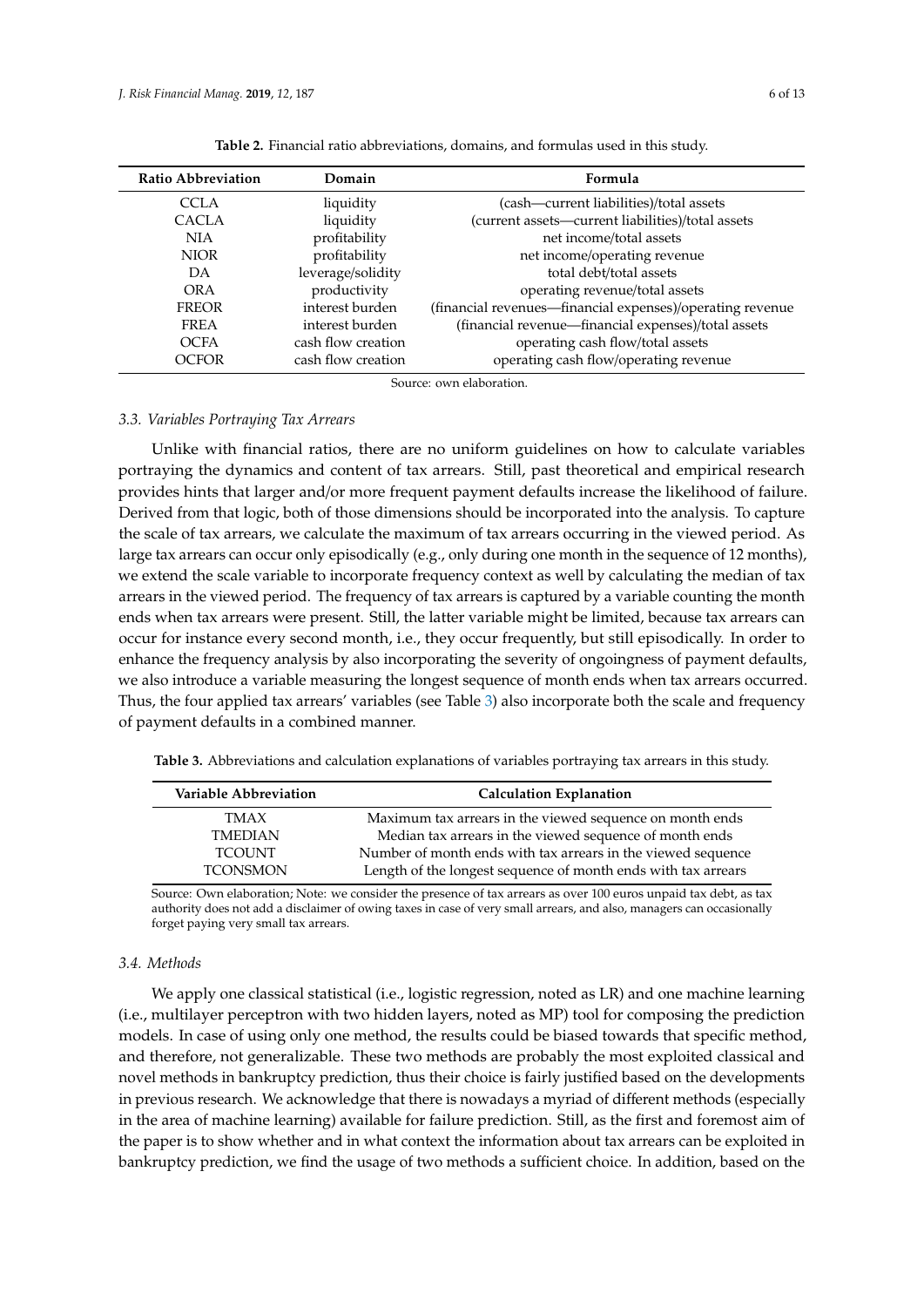results in the empirical section, we thoroughly explain why the usage of additional methods would probably not have provided a surplus to the obtained results.

In bankruptcy prediction, there are different streams concerning how to use observations in the analysis. The classical studies have used (rather) equal samples for bankrupted and survived firms. This definitely guarantees that the analysis reaches a clear conclusion how accurately bankrupted and survived firms can be discriminated from each other. Still, such selection of survived firms should be avoided, as there is a serious risk of creating a bias, i.e., the sample of survived firms does not represent the population it originates from. Moreover, when for instance a credit analyst is solving a practical classification problem, a firm under consideration originates from the whole population without any preselection. Thus, if available, the population of survived firms should be used irrespective of their characteristics. Therefore, our dataset (see Section [3.1\)](#page-3-0) incorporates all bankrupted firms and all their survived counterparts, for which the respective annual reports were available.

There are different options on how to use LR and MP. When the frequencies in two groups (i.e., bankrupted and non-bankrupted firms) are very imbalanced (which is the usual case and also applies for this study), algorithms can result in classifying a majority group (i.e., non-bankrupt firms) as correctly as possible, at the same time creating (huge) misclassification errors in case of the minority group (i.e., bankrupt firms). Therefore, we administer a procedure frequently used in bankruptcy prediction research (see e.g., [Altman et al.](#page-11-12) [2017\)](#page-11-12) by weighting the two groups of firms to be equal in the analysis. In case of LR, the weights for observations are calculated as 0.5 divided by the share of respective group in the population used. In case of MP, we achieve the same by making synthetic observations. Such a method, i.e., a synthetic minority oversampling technique (SMOTE), has been frequently used in case of machine learning classification applications for bankruptcy prediction [\(Kim et al.](#page-12-20) [2015\)](#page-12-20). SMOTE is achieved by repeating the observations of bankrupt firms as long as their population size equals that of non-bankrupt firms. We acknowledge that different weights could be applied in this study, but this is specifically dependent on how large the misclassification costs of (non-)bankrupt firms are (in practice). Likewise with majority of previous studies in the area, we do not incorporate misclassification costs in the analysis.

In order to understand what are the prediction abilities of individual variables, we first provide the results in case of LR by using only single variables from Tables [2](#page-5-1) and [3.](#page-5-2) After that, we conduct three types of analyses: (a) using all financial ratios together for LR and MP, (b) using all tax arrears' variables together for LR and MP, (c) using financial ratios and tax arrears' variables together for LR and MP. When the comparison of (a) and (b) enables us to outline the individual prediction abilities of the specific variables through the two applied methods, then (c) introduces a joint analysis. Results are provided for both test and hold-out samples.

# **4. Results and Discussion**

#### *4.1. Univariate Prediction Abilities of Variables*

We first outline the univariate prediction abilities of the applied variables (see Table [4\)](#page-7-0), while the descriptive statistics of the variables have been provided in Appendix [A](#page-9-0) Tables [A1](#page-10-0)[–A3.](#page-11-15) The results in Table [4](#page-7-0) have been presented for descriptive purposes and obtained from LR by applying each variable individually. The most useful financial ratio on a univariate principle is DA, which is a fairly common and useful predictor in previous studies (usually also in the form of total equity to total assets ratio). Still, the accuracy (77.1%) of this solidity ratio remains modest, closely followed by a liquidity ratio CCLA with 75.7% accuracy.

The tax arrears' variables indicate better predictive performance. For instance, when calculated for the period 1–12 months before bankruptcy declaration, all of them outperform DA. When further away from bankruptcy, the individual predictive power of tax arrears' variables deteriorates. For instance, when the period 13–24 months before bankruptcy prediction is applied, the most accurate tax arrears variable is TMAX, indicating that the largest tax arrears in that period obtains the same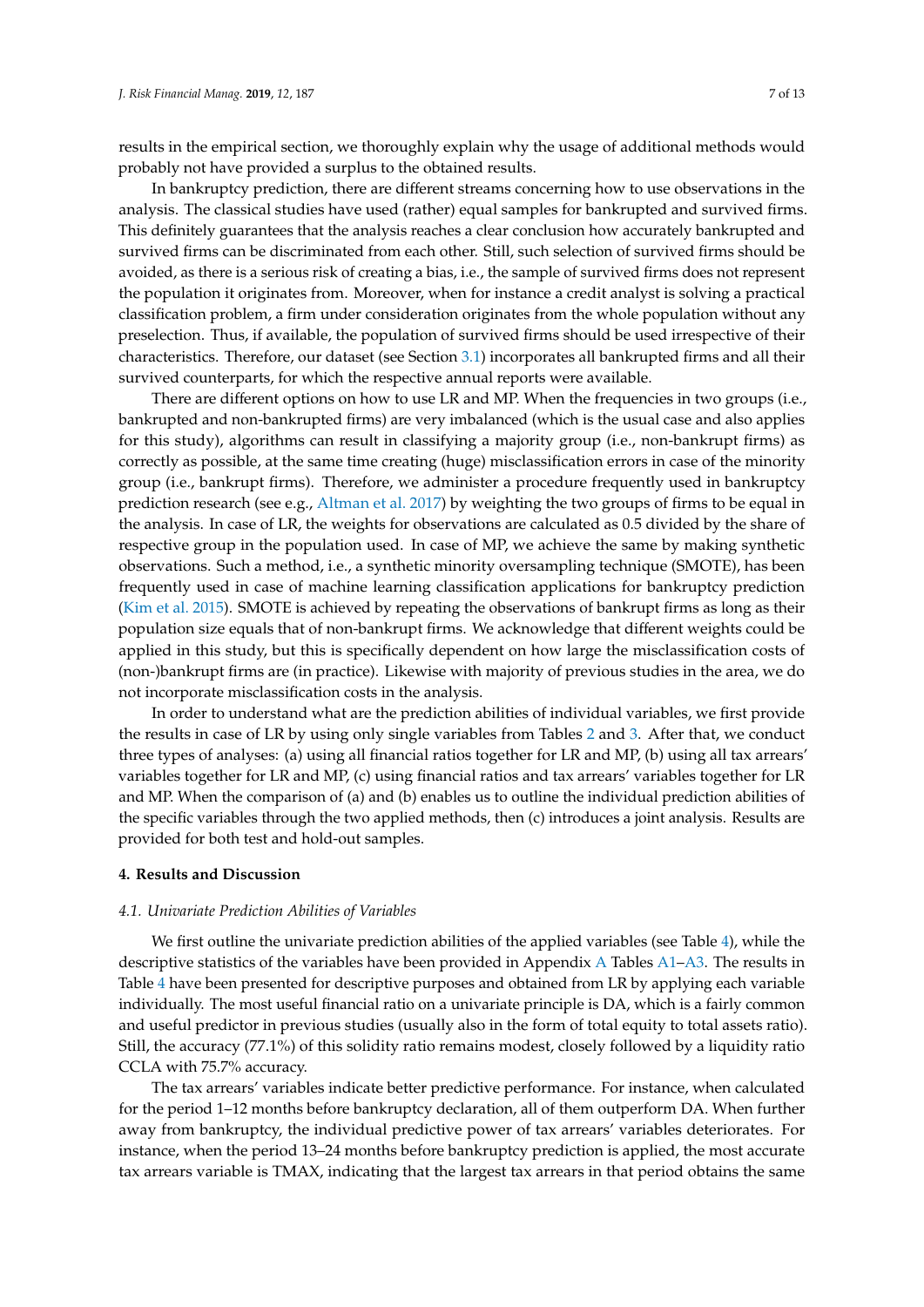<span id="page-7-0"></span>predictive power as DA, i.e., 77.1%. Thus, the univariate results provide an initial indication that tax arrears have remarkable predictive power and this result is further elaborated with multivariate analysis in the next section.

| <b>Financial Ratios</b>      |      |               |      |  |  |  |  |  |  |  |  |
|------------------------------|------|---------------|------|--|--|--|--|--|--|--|--|
| <b>CCLA</b>                  | 75.7 | <b>ORA</b>    | 60.5 |  |  |  |  |  |  |  |  |
| <b>CACLA</b>                 | 70.1 | <b>FREOR</b>  | 59.5 |  |  |  |  |  |  |  |  |
| NIA.                         | 61.4 | <b>FREA</b>   | 63.6 |  |  |  |  |  |  |  |  |
| NIOR                         | 59.5 | <b>OCFA</b>   | 49.3 |  |  |  |  |  |  |  |  |
| DA.                          | 77.1 | <b>OCFOR</b>  | 42.2 |  |  |  |  |  |  |  |  |
| <b>Tax Arrears Variables</b> |      |               |      |  |  |  |  |  |  |  |  |
| $TMAX1-12$                   | 85.3 | TMAX10-21     | 77.6 |  |  |  |  |  |  |  |  |
| TMEDIAN1-12                  | 78.5 | TMEDIAN10–21  | 71.5 |  |  |  |  |  |  |  |  |
| TCOUNT1–12                   | 84.9 | TCOUNT10–21   | 76.3 |  |  |  |  |  |  |  |  |
| TCONSMON1-12                 | 85.1 | TCONSMON10-21 | 76.9 |  |  |  |  |  |  |  |  |
| $TMAX4-15$                   | 82.1 | TMAX13-24     | 77.1 |  |  |  |  |  |  |  |  |
| TMEDIAN4-15                  | 74.8 | TMEDIAN13-24  | 70.3 |  |  |  |  |  |  |  |  |
| TCOUNT4–15                   | 81.6 | TCOUNT13–24   | 74.7 |  |  |  |  |  |  |  |  |
| TCONSMON4–15                 | 81.0 | TCONSMON13–24 | 75.4 |  |  |  |  |  |  |  |  |
| TMAX7-18                     | 79.3 | $TMAX1-24$    | 85.9 |  |  |  |  |  |  |  |  |
| TMEDIAN7-18                  | 73.5 | TMEDIAN1–24   | 74.0 |  |  |  |  |  |  |  |  |
| TCOUNT7–18                   | 77.9 | TCOUNT1–24    | 83.0 |  |  |  |  |  |  |  |  |
| TCONSMON7-18                 | 79.0 | TCONSMON1-24  | 83.8 |  |  |  |  |  |  |  |  |

**Table 4.** Univariate prediction accuracies (%) of variables.

Source: own elaboration; Note: Tx-y indicates tax arrears variable from period month x to month y before bankruptcy is declared.

# *4.2. Multivariate Approach with Logistic Regression and Multilayer Perceptron*

The classification accuracies of the logistic regression and multilayer perceptron models are quite similar, although the logistic regression models are somewhat more precise on holdout sample when tax arrears' variables are applied. The higher accuracy in case of non-bankrupt firms observable in Table [5](#page-8-0) for tax arrears' models can be explained by a simple financial logic. Type I error (i.e., bankrupt firms classified as non-bankrupt) is caused by a certain proportion of bankrupt firms having no tax arrears during the viewed period. The survived firms normally do not witness tax arrears, or at least not in such scale and frequency as the bankrupt firms. Thus, when using tax arrears in bankruptcy prediction, no sophisticated logic about the occurring patterns is necessary, and rather, their existence with a certain frequency and magnitude is a sufficient proof of potential serious financial problems.

The few percentage points superiority of the LR models over the MP models in case of tax arrears' variables could mostly be explained by the MP models overtraining the relationship in between independent and dependent variables, i.e., it is considered to be more sophisticated than it actually is.

The prediction abilities of tax arrears' models gradually decrease when looking at periods further away from bankruptcy declaration. The logistic regression model TA10–21 and the multilayer perceptron model TA7–18 are the first ones being not able to outperform financial ratios in bankruptcy prediction. In case of the LR model, the latter means that when looking at the time before bankruptcy, then at a certain point in between the 7th and 10th month before the bankruptcy declaration, the usage of financial ratios becomes more beneficial than tax arrears' information. Thus, tax arrears' information is especially useful for predictive purposes in the short-run before a firm becomes bankrupt.

We find support for all three research propositions set for this study. Payment defaults' dynamics portrayed by tax arrears can lead to a higher bankruptcy prediction accuracy than financial ratios in the short-run (P1), but that accuracy reduces further away from bankruptcy (P2) and at a certain point is overrun by the accuracy of a model based on financial ratios. In addition, the model incorporating both variable domains leads to the highest accuracy (P3). The prediction accuracy of the financial ratios'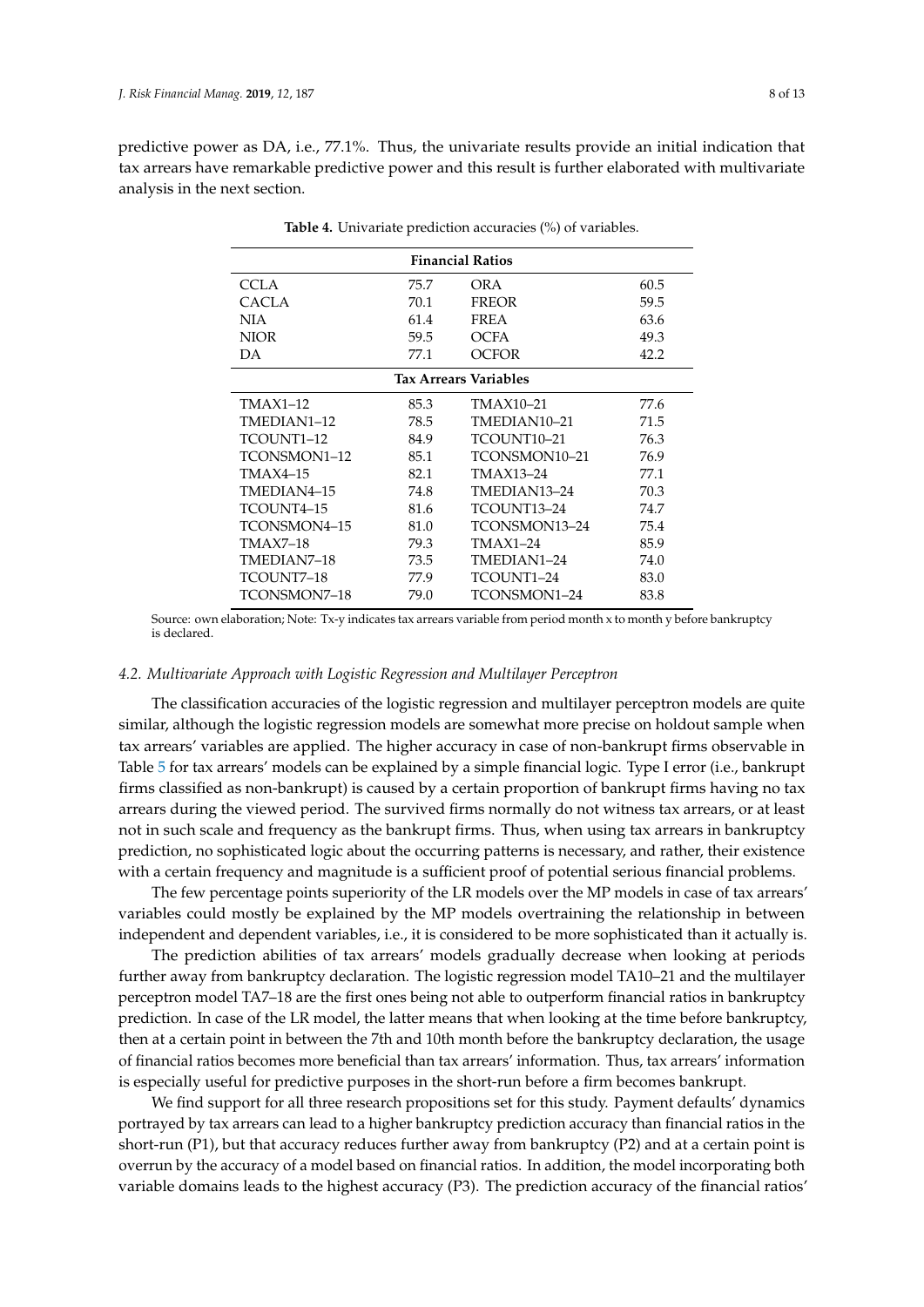model is similar to the findings in previous studies (e.g., [Altman et al.](#page-11-12) [2017;](#page-11-12) [du Jardin](#page-11-4) [2017\)](#page-11-4), while the tax arrears' models obtain higher accuracies than previous models based on payment defaults (e.g., [Back](#page-11-5) [2005;](#page-11-5) [Ciampi et al.](#page-11-7) [2019\)](#page-11-7). In addition, as suggested by previous studies (e.g., [Iwanicz-Drozdowska](#page-12-9) [et al.](#page-12-9) [2016;](#page-12-9) [Ciampi et al.](#page-11-7) [2019\)](#page-11-7), a combined model of financial ratios and payment defaults leads to the highest possible accuracy.

<span id="page-8-0"></span>

| <b>Variables</b>       |                       | <b>Logistic Regression</b> |      |      |                    | <b>Multilayer Perceptron</b> |                   |      |      |  |  |  |
|------------------------|-----------------------|----------------------------|------|------|--------------------|------------------------------|-------------------|------|------|--|--|--|
|                        | <b>Test</b><br>Sample | Holdout<br>AB<br>Sample    |      | AND  | Training<br>Sample | <b>Test</b><br>Sample        | Holdout<br>Sample | AB   | ANDB |  |  |  |
| Financial ratios       | 79.9                  | 79.5                       | 80.4 | 78.7 | 81.8               | 80.6                         | 81.9              | 85.4 | 78.4 |  |  |  |
| TA1-12                 | 86.9                  | 89.5                       | 83.3 | 95.7 | 86.8               | 86.9                         | 86.7              | 84.6 | 88.9 |  |  |  |
| TA4-15                 | 83.6                  | 85.2                       | 75.5 | 94.9 | 83.5               | 83.9                         | 84.7              | 79.7 | 89.8 |  |  |  |
| TA7-18                 | 80.4                  | 82.1                       | 69.6 | 94.5 | 80.2               | 79.8                         | 80.6              | 71.9 | 88.9 |  |  |  |
| TA10-21                | 78.9                  | 78.6                       | 62.8 | 94.5 | 78.2               | 78.8                         | 78.5              | 68.0 | 89.0 |  |  |  |
| TA <sub>13</sub> -24   | 77.4                  | 78.0                       | 61.8 | 94.2 | 78.1               | 78.0                         | 77.8              | 67.1 | 88.4 |  |  |  |
| $TA1-24$               | 86.7                  | 89.9                       | 84.3 | 95.4 | 86.8               | 86.5                         | 86.7              | 88.6 | 84.9 |  |  |  |
| Financial ratios       |                       |                            |      |      |                    |                              |                   |      |      |  |  |  |
| and TA1-24<br>combined | 90.2                  | 91.3                       | 89.2 | 93.4 | 87.7               | 87.6                         | 87.5              | 90.8 | 84.3 |  |  |  |

**Table 5.** Prediction accuracies (%) of composed multivariate models.

Source: Own elaboration; Note: TAx–y means tax arrears variables' model from period month x to month y before bankruptcy is declared. AB and ANB refer respectively to accuracies among bankrupt and non-bankrupt firms in the hold-out sample.

#### *4.3. Theoretical Implications*

The main theoretical implication from the study is that the dynamics of payment defaults can be very useful as a bankruptcy predictor shortly before bankruptcy. In addition, the finding complements previous studies (see Section [2.3\)](#page-2-0) applying different types of payment defaults in a more simple manner. While tax arrears as a type of payment default have not been applied in previous studies, this study showed that they have remarkable value in bankruptcy prediction. Finally, we agree with the previous studies suggesting that variables other than financial ratios should be applied in SME failure prediction, but with a substantial extension. Namely, the individual usage of such variables could lead to a better predictive performance of models in the short-run or these variables could be used conjointly with other variables, such as financial ratios, in the long-run.

#### *4.4. Practical Implications*

This study provides multiple guidelines for various stakeholders, such as builders of insolvency prediction models, lenders (e.g., banks or trade credit providers), or credit information bureaus.

First, when used dynamically, past temporary payment defaults can include valuable individual and incremental information when aiming to build more accurate bankruptcy prediction models. In this respect, both the size and duration of payment defaults can matter.

Second, financial ratios are not very useful in predicting future bankruptcy, as when implementing models based on them for SMEs in practice, it is difficult to achieve accuracy levels that would avoid substantial losses for creditors.

Third, and maybe the most substantial practical implication, the usage of payment defaults is a vital substitution when annual reports of firms are not available in time or at all. Payment defaults are usually available on a live principle, as they are submitted by creditors, not by the firm itself.

#### *4.5. Limitations*

There are several limitations of this study that should be acknowledged. First, this study focused on a specific type of payment defaults, i.e., tax debt not paid when due, in one country. The tax laws and their practical application, i.e., enforcing tax claims by the relevant authority, can vary through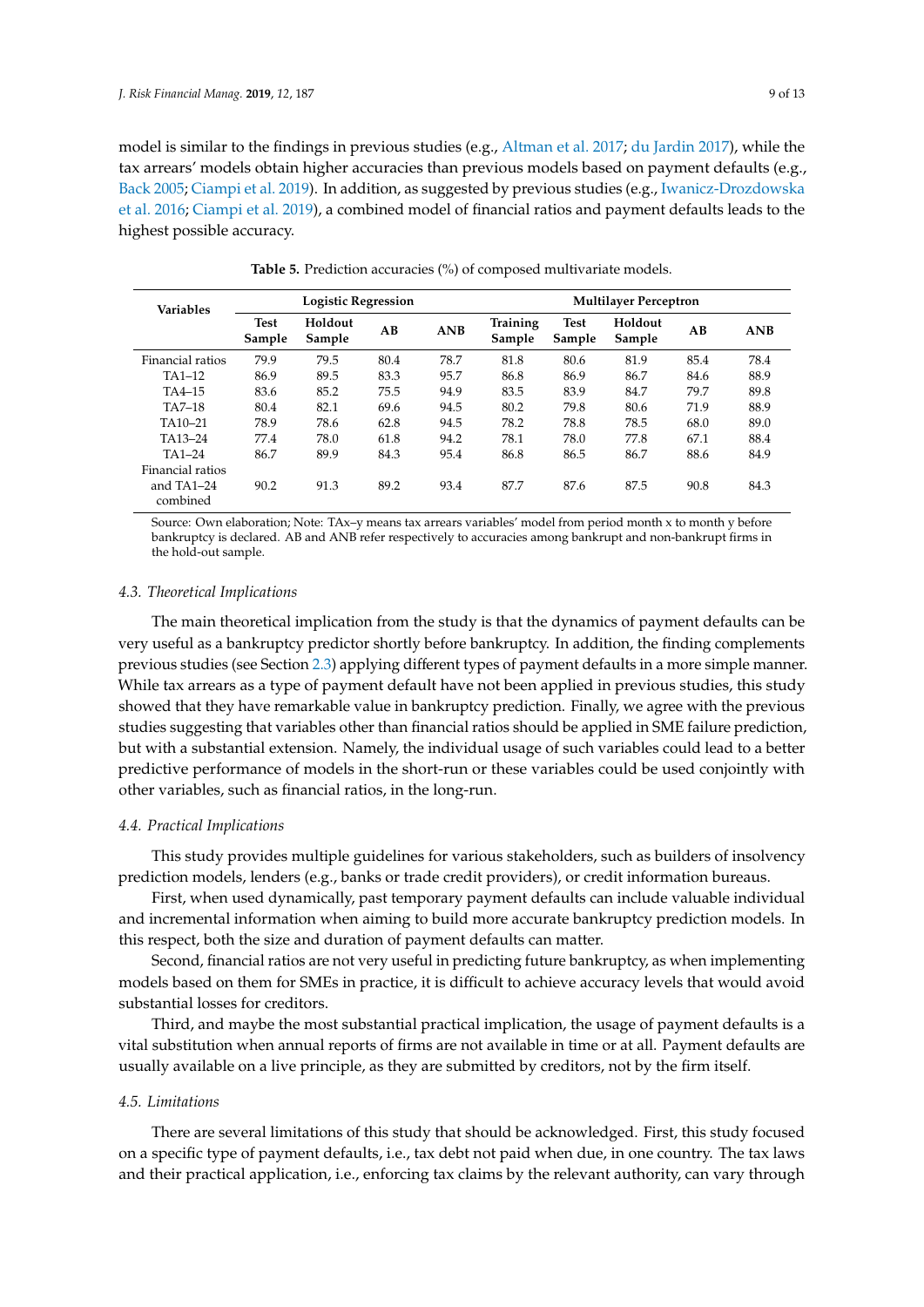different countries. Thus, when replicating the ideas proposed in this article in other environments, the country-specific tax laws and practice of dealing with tax arrears is of high essence.

Second, using payment defaults to other stakeholders, such as banks, trade credit providers, or employees could even enhance the prediction abilities. The incorporation of this information has proven to be valuable in previous relevant studies (e.g., [Wilson and Altanlar](#page-12-18) [2014;](#page-12-18) [Ciampi et al.](#page-11-7) [2019\)](#page-11-7). Due to the variation in firms' business models, tax arrears might emerge not at all before bankruptcy, but other payment defaults might in turn be present.

Third, although tax arrears are not remarkably subject to the information disclosure issue compared to financial ratios, they are not fully free from it. Namely, some firms might engage in illegal practices, e.g., not submit tax declarations at all or provide false information in them.

# **5. Conclusions**

This study aimed to compare the usefulness of tax arrears and financial ratios in bankruptcy prediction. The models created indicate that shortly before bankruptcy, tax arrears' models outrun the financial ratio-based models in terms of accuracy. Still, this accuracy reduces when further periods before bankruptcy declaration are considered. The highest accuracy is obtained by using tax arrears and financial ratios simultaneously.

The study provides important implications for the relevant research area. It indicates that the dynamic usage of only a certain type of payment defaults, i.e., tax arrears, can substantially outrun the accuracies of financial ratio-based models. Thus, despite the availability of hundreds of financial ratio-based prediction models, future researchers should pay more attention to payment default variables, which incorporate substantial possibilities to increase prediction accuracies.

This study can be extended in different ways. The main extension includes relaxing the previously outlined limitations, for instance by including different types of payment defaults. In addition, tax arrears' information could be supplemented by information about the tax payment behavior of firms, as during the retrenchment of activities in the decline process, small tax arrears could have a more important role than in usual circumstances. It is important to test the usefulness of tax arrears in bankruptcy prediction in other countries as well when such information is available. Last but not least, there might be potential to enhance the prediction accuracies by including variables about the background of managers, for instance concerning their past risk behavior in other firms.

**Author Contributions:** Both authors contributed to all parts.

**Funding:** This research was funded by the Estonian Ministry of Education and Research grant number IUT20–49. The first author acknowledges support from University of Tartu Foundation's Ernst Jaakson Commemorative Scholarship.

**Conflicts of Interest:** The authors declare no conflict of interest.

# <span id="page-9-0"></span>**Appendix A**

| <b>Status</b> | Descriptive<br><b>Statistic</b> | <b>CCLA</b> | <b>CACLA</b> | <b>NIA</b> | <b>NIOR</b> | DA   | <b>ORA</b> | <b>FREOR</b> | <b>FREA</b> | <b>OCFA</b> | <b>OCFOR</b> |  |  |  |
|---------------|---------------------------------|-------------|--------------|------------|-------------|------|------------|--------------|-------------|-------------|--------------|--|--|--|
|               | N                               | 20,015      |              |            |             |      |            |              |             |             |              |  |  |  |
| NΒ            | Mean                            | 0.07        | 0.43         | 0.07       | 0.04        | 0.35 | 2.00       | 0.00         | 0.00        | 0.10        | 0.09         |  |  |  |
|               | Std.<br>Deviation               | 0.49        | 0.42         | 0.26       | 0.36        | 0.31 | 2.06       | 0.03         | 0.01        | 0.27        | 0.33         |  |  |  |
|               | Median                          | 0.03        | 0.47         | 0.05       | 0.03        | 0.26 | 1.33       | 0.00         | 0.00        | 0.07        | 0.06         |  |  |  |
|               | Minimum                         | $-0.95$     | $-0.65$      | $-0.74$    | $-1.30$     | 0.00 | 0.03       | $-0.10$      | $-0.04$     | $-0.62$     | $-0.92$      |  |  |  |
|               | Maximum                         | 0.96        | 1.00         | 0.65       | 0.79        | 1.12 | 8.92       | 0.09         | 0.04        | 0.74        | 0.88         |  |  |  |

**Table A1.** Descriptive statistics of financial ratios.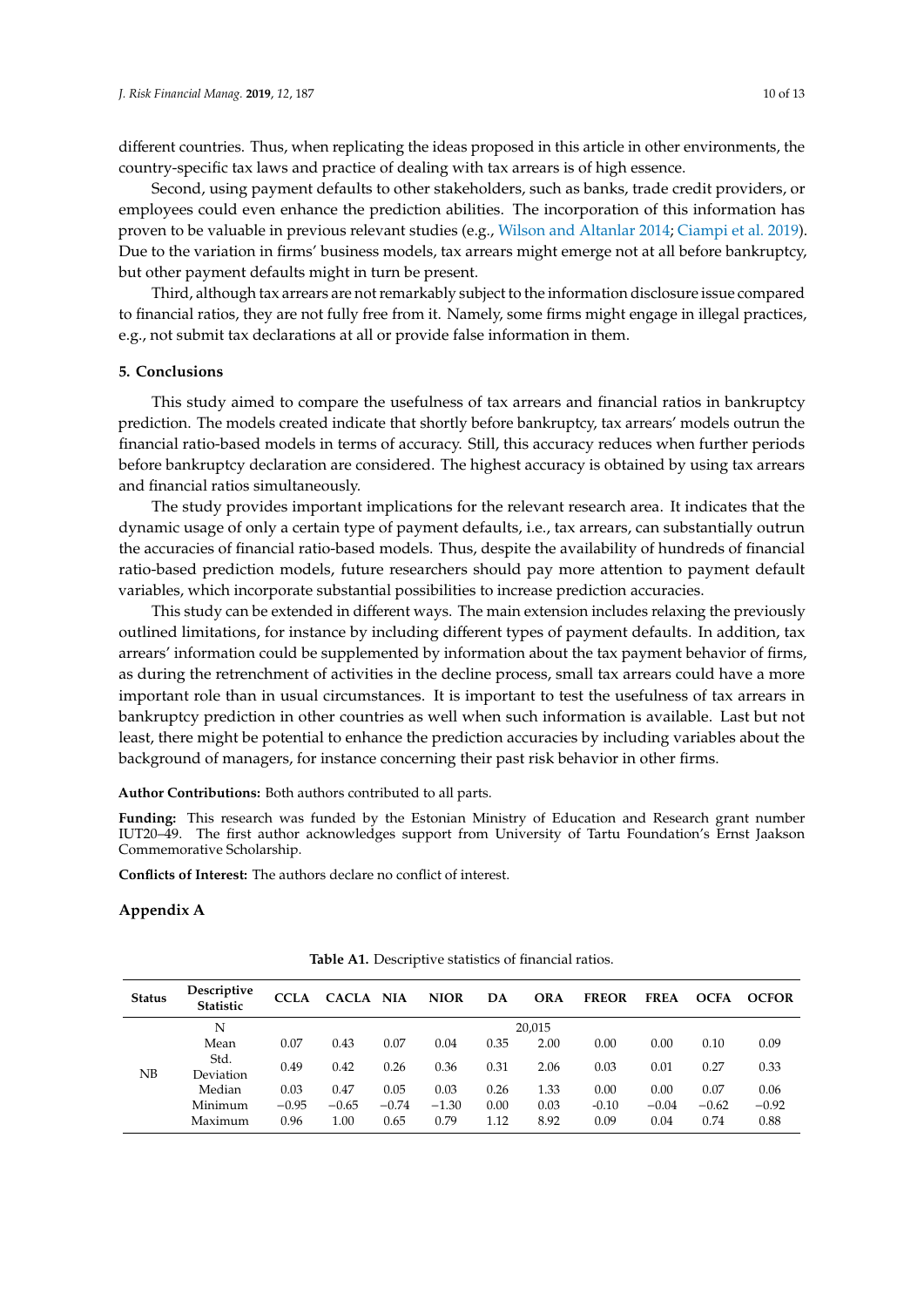<span id="page-10-0"></span>

| <b>Status</b> | Descriptive<br><b>Statistic</b>        | <b>CCLA</b> | <b>CACLA</b> | <b>NIA</b> | <b>NIOR</b> | DA    | ORA   | <b>FREOR</b> | <b>FREA</b> | <b>OCFA</b> | <b>OCFOR</b> |  |
|---------------|----------------------------------------|-------------|--------------|------------|-------------|-------|-------|--------------|-------------|-------------|--------------|--|
|               | N                                      | 512         |              |            |             |       |       |              |             |             |              |  |
| B             | Mean                                   | $-0.79$     | $-0.24$      | $-0.31$    | $-0.09$     | 1.09  | 4.00  | 0.01         | 0.01        | 0.24        | 0.16         |  |
|               | Std.<br>Deviation                      | 0.99        | 1.00         | 1.03       | 0.32        | 1.10  | 5.18  | 0.03         | 0.03        | 1.25        | 0.78         |  |
|               | Median                                 | $-0.62$     | 0.01         | $-0.01$    | 0.00        | 0.87  | 2.39  | 0.00         | 0.00        | 0.04        | 0.01         |  |
|               | Minimum                                | $-5.42$     | $-5.08$      | $-5.26$    | $-1.48$     | 0.12  | 0.19  | $-0.04$      | $-0.07$     | $-2.33$     | $-0.83$      |  |
|               | Maximum                                | 0.27        | 0.80         | 0.57       | 0.31        | 6.29  | 27.57 | 0.11         | 0.10        | 5.58        | 3.60         |  |
|               | <i>p</i> -value of ANOVA<br>Welch test | 0.000       | 0.000        | 0.000      | 0.000       | 0.000 | 0.000 | 0.000        | 0.000       | 0.016       | 0.044        |  |

**Table A1.** *Cont.*

Source: own elaboration. Note: B—bankrupt, NB—non-bankrupt. For non-bankrupt firms, the population size 20,015 originates from using data from 5 years (2011–2015) for 4003 firms (see Section [3.1](#page-3-0) for more information).

**Table A2.** Descriptive statistics of tax arrears variables (part 1).

| <b>Status</b> | Descriptive Statistic                  | <b>TMAX1-12</b> | TMEDIAN1-12  | TCOUNT1-12     | TCONSMON1-12 | TMAX4-15     | TMEDIAN4-15  | TCOUNT4-15       | TCONSMON4-15 | <b>TMAX7-18</b> | TMEDIAN7-18    | TCOUNT7-18   | TCONSMON7-18 |
|---------------|----------------------------------------|-----------------|--------------|----------------|--------------|--------------|--------------|------------------|--------------|-----------------|----------------|--------------|--------------|
|               | N                                      | 24,018          |              |                |              |              |              |                  |              |                 |                |              |              |
|               | Mean                                   | 0.4             | 0.1          | 0.5            | 0.4          | 0.4          | 0.1          | 0.5              | 0.4          | 0.4             | 0.1            | 0.5          | 0.4          |
| NB            | Std. Dev.                              | 3.8             | 1.7          | 1.8            | 1.6          | 3.8          | 1.7          | 1.8              | 1.6          | 3.8             | 1.7            | 1.8          | 1.6          |
|               | Median                                 | $\mathbf{0}$    | $\theta$     | $\theta$       | $\theta$     | $\Omega$     | $\mathbf{0}$ | $\boldsymbol{0}$ | $\theta$     | $\overline{0}$  | $\theta$       | $\mathbf{0}$ | $\mathbf{0}$ |
|               | Min.                                   | $\overline{0}$  | $\mathbf{0}$ | $\Omega$       | $\theta$     | $\Omega$     | $\theta$     | $\theta$         | $\theta$     | $\overline{0}$  | $\overline{0}$ | $\Omega$     | $\mathbf{0}$ |
|               | Max.                                   | 187             | 125          | 12             | 12           | 187          | 125          | 12               | 12           | 187             | 125            | 12           | 12           |
|               | N                                      |                 |              |                |              |              |              | 512              |              |                 |                |              |              |
|               | Mean                                   | 59.1            | 36.9         | 7.4            | 7.1          | 48.9         | 29.8         | 6.8              | 6.3          | 41.5            | 23.9           | 6.2          | 5.7          |
| B             | Std. Dev.                              | 171.5           | 145.0        | 4.7            | 4.8          | 163.3        | 128.7        | 5.0              | 5.0          | 150.8           | 91.4           | 5.1          | 5.1          |
|               | Median                                 | 13.7            | 3.5          | 9.0            | 8.0          | 9.7          | 1.2          | 8.0              | 6.0          | 6.4             | 0.7            | 7.0          | 5.0          |
|               | Min.                                   | $\overline{0}$  | $\mathbf{0}$ | $\overline{0}$ | $\theta$     | $\mathbf{0}$ | $\mathbf{0}$ | $\boldsymbol{0}$ | $\mathbf{0}$ | $\overline{0}$  | $\overline{0}$ | $\mathbf{0}$ | $\theta$     |
|               | Max.                                   | 2427            | 2396         | 12             | 12           | 2427         | 2396         | 12               | 12           | 2427            | 1462           | 12           | 12           |
|               | <i>p</i> -value of ANOVA<br>Welch test | 0.000           | 0.000        | 0.000          | 0.000        | 0.000        | 0.000        | 0.000            | 0.000        | 0.000           | 0.000          | 0.000        | 0.000        |

Source: own elaboration. Note: B—bankrupt, NB—non-bankrupt. Mean, median and std. deviation presented in thousands euros for TMAX and TMEDIAN. For non-bankrupt firms, the population size 24,018 originates from using 6 years (2011–2016) for 4003 firms (see Section [3.1](#page-3-0) for more information).

**Table A3.** Descriptive statistics of tax arrears variables (part 2).

| <b>Status</b> | statistic<br>escriptive | ឆ<br>X10<br>ΣÄ | ដ<br>$\mathbf{\tilde{z}}$<br>TMEDI | ↽<br>$\sim$<br>TCOUNT10 | ្អ<br>TCONSMON10 | 24<br>X13<br>ΣÄ | 24<br>TMEDIAN <sub>13</sub> | 24<br>TCOUNT13 | 24<br>TCONSMON13 | 24<br>$\mathbf{\Sigma}$<br>TMA | 24<br>TMEDIAN1 | 24<br><b>TCOUNT1</b> | 24<br>TCONSMON1 |
|---------------|-------------------------|----------------|------------------------------------|-------------------------|------------------|-----------------|-----------------------------|----------------|------------------|--------------------------------|----------------|----------------------|-----------------|
|               | N                       |                | 24,018                             |                         |                  |                 |                             |                |                  |                                |                |                      |                 |
|               | Mean                    | 0.4            | 0.1                                | 0.5                     | 0.4              | 0.4             | 0.1                         | 0.5            | 0.4              | 0.6                            | 0.1            | 0.9                  | 0.6             |
| NB            | Std. Dev.               | 3.8            | 1.7                                | 1.8                     | 1.6              | 3.8             | 1.7                         | 1.8            | 1.6              | 4.6                            | 1.3            | 3.4                  | 2.6             |
|               | Median                  | $\Omega$       | $\mathbf{0}$                       | $\Omega$                | $\theta$         | $\Omega$        | $\mathbf{0}$                | $\Omega$       | $\theta$         | $\Omega$                       | $\Omega$       | $\Omega$             | $\Omega$        |
|               | Min.                    | $\theta$       | $\theta$                           | $\Omega$                | $\theta$         | $\Omega$        | $\Omega$                    | $\theta$       | $\overline{0}$   | $\Omega$                       | $\Omega$       | 0                    | $\Omega$        |
|               | Max.                    | 187            | 125                                | 12                      | 12               | 187             | 125                         | 12             | 12               | 187                            | 109            | 24                   | 24              |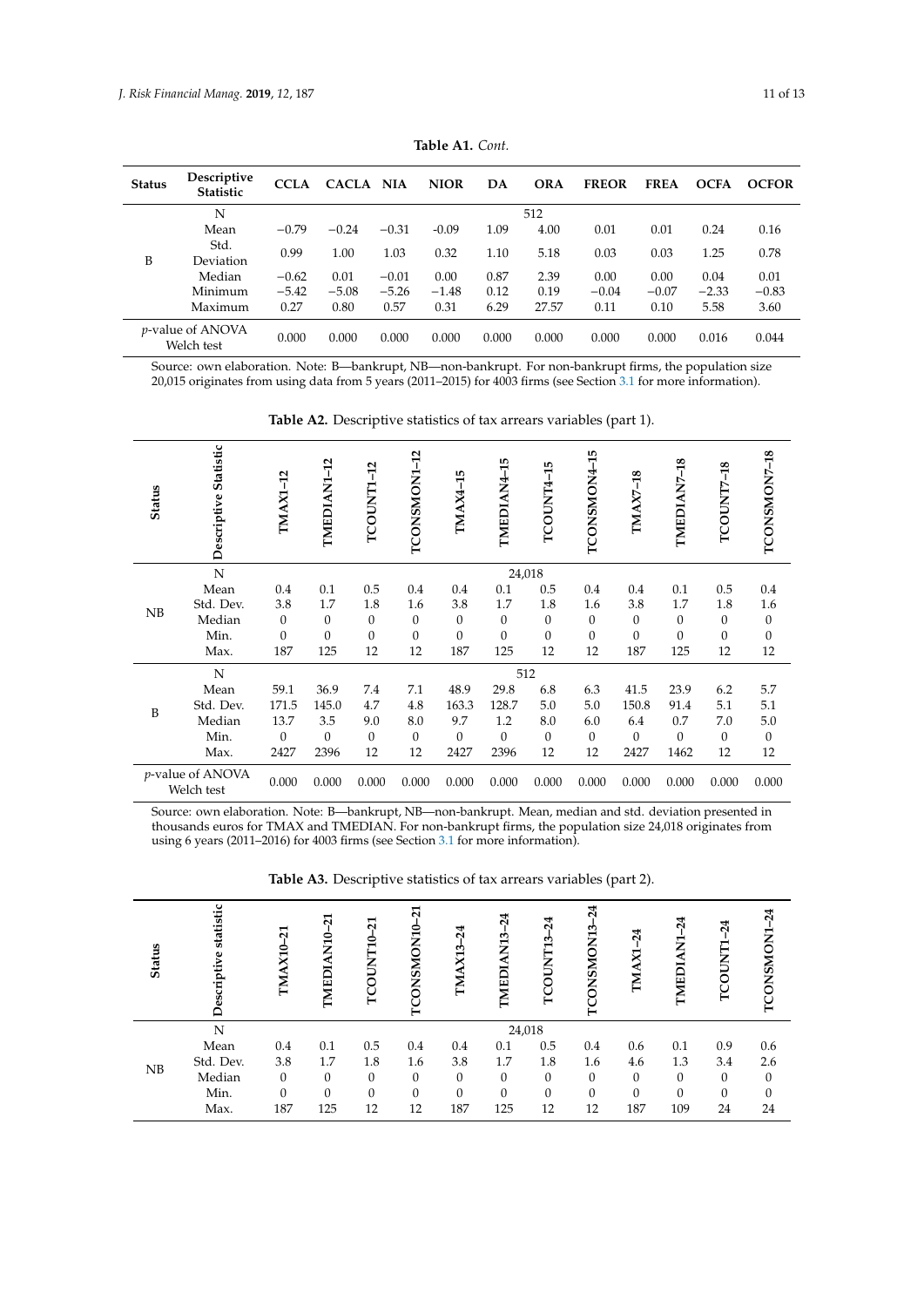<span id="page-11-15"></span>

| <b>Status</b> | statistic<br>Descriptive               | ង<br>TMAX10- | ដុ<br>TMEDIAN10 | ដុ<br>TCOUNT10 | ↽<br>Ņ<br>TCONSMON10 | 24<br>TMAX13 | $\frac{54}{3}$<br>TMEDIAN13 | ₩<br>Ņ<br>TCOUNT13 | 24<br>TCONSMON13 | ₩<br>Ń<br>Ĕ | $-24$<br>TMEDIAN1- | $^{24}$<br><b>TCOUNT1</b> | TCONSMON1-24 |
|---------------|----------------------------------------|--------------|-----------------|----------------|----------------------|--------------|-----------------------------|--------------------|------------------|-------------|--------------------|---------------------------|--------------|
|               | N                                      |              |                 |                | 512                  |              |                             |                    |                  |             |                    |                           |              |
|               | Mean                                   | 38.5         | 18.6            | 5.7            | 5.3                  | 32.3         | 17.7                        | 5.3                | 4.8              | 64.1        | 23.2               | 12.7                      | 11.2         |
| B             | Std. Dev.                              | 157.6        | 61.9            | 5.1            | 5.0                  | 127.7        | 64.6                        | 5.1                | 4.9              | 190.4       | 90.0               | 9.0                       | 8.8          |
|               | Median                                 | 4.9          | $\theta$        | 5.0            | 4.0                  | 3.6          | $\mathbf{0}$                | 3.5                | 3.0              | 15.6        | 0.7                | 13.0                      | 9.0          |
|               | Min.                                   | $\Omega$     | $\Omega$        | $\theta$       | $\theta$             | $\Omega$     | $\mathbf{0}$                | $\theta$           | $\theta$         | $\theta$    | $\theta$           | $\Omega$                  | $\mathbf{0}$ |
|               | Max.                                   | 2427         | 872             | 12             | 12                   | 1932         | 872                         | 12                 | 12               | 2427        | 1462               | 24                        | 24           |
|               | <i>p</i> -value of ANOVA<br>Welch test | 0.000        | 0.000           | 0.000          | 0.000                | 0.000        | 0.000                       | 0.000              | 0.000            | 0.000       | 0.000              | 0.000                     | 0.000        |

**Table A3.** *Cont.*

Source: own elaboration. Note: B—bankrupt, NB—non-bankrupt. Mean, median and std. deviation presented in thousands euros for TMAX and TMEDIAN. For non-bankrupt firms, the population size 24,018 originates from using 6 years (2011–2016) for 4003 firms, while for variables depicting 24 months (ending with "1–24") there are 5 periods used, resulting in 20,015 observations (see Section [3.1](#page-3-0) for more information).

# **References**

- <span id="page-11-1"></span>Alaka, Hafiz A., Lukumon O. Oyedele, Hakeem A. Owolabi, Vikas Kumar, Saheed O. Ajayi, Olugbenga O. Akinade, and Muhammad Bilal. 2018. Systematic review of bankruptcy prediction models: Towards a framework for tool selection. *Expert Systems with Applications* 94: 164–84. [\[CrossRef\]](http://dx.doi.org/10.1016/j.eswa.2017.10.040)
- <span id="page-11-0"></span>Altman, Edward I. 1968. Financial ratios, discriminant analysis and the prediction of corporate bankruptcy. *Journal of Finance* 23: 589–609. [\[CrossRef\]](http://dx.doi.org/10.1111/j.1540-6261.1968.tb00843.x)
- <span id="page-11-12"></span>Altman, Edward I., Małgorzata Iwanicz-Drozdowska, Erkki K. Laitinen, and Arto Suvas. 2017. Financial distress prediction in an international context: A review and empirical analysis of Altman's *Z*-Score model. *Journal of International Financial Management & Accounting* 28: 131–71. [\[CrossRef\]](http://dx.doi.org/10.1111/jifm.12053)
- <span id="page-11-3"></span>Altman, Edward I., Gabriele Sabato, and Nick Wilson. 2010. The value of non-financial information in SME risk management. *The Journal of Credit Risk* 6: 95–127. [\[CrossRef\]](http://dx.doi.org/10.21314/JCR.2010.110)
- <span id="page-11-9"></span>Amankwah-Amoah, Joseph. 2016. An integrative process model of organisational failure. *Journal of Business Research* 69: 3388–97. [\[CrossRef\]](http://dx.doi.org/10.1016/j.jbusres.2016.02.005)
- <span id="page-11-5"></span>Back, Peter. 2005. Explaining financial difficulties based on previous payment behavior, management background variables and financial ratios. *European Accounting Review* 14: 839–68. [\[CrossRef\]](http://dx.doi.org/10.1080/09638180500141339)

<span id="page-11-11"></span>Beaver, William H. 1966. Financial ratios as predictors of failure. *Journal of Accounting Research* 4: 71–111. [\[CrossRef\]](http://dx.doi.org/10.2307/2490171)

- <span id="page-11-6"></span>Ciampi, Francesco. 2015. Corporate governance characteristics and default prediction modeling for small enterprises. An empirical analysis of Italian firms. *Journal of Business Research* 68: 1012–25. [\[CrossRef\]](http://dx.doi.org/10.1016/j.jbusres.2014.10.003)
- <span id="page-11-7"></span>Ciampi, Francesco, Valentina Cillo, and Fabio Fiano. 2019. Combining Kohonen maps and prior payment behavior for small enterprise default prediction. *Small Business Economics*. in press. [\[CrossRef\]](http://dx.doi.org/10.1007/s11187-018-0117-2)
- <span id="page-11-2"></span>Clatworthy, Mark A., and Michael J. Peel. 2016. The timeliness of UK private company financial reporting: Regulatory and economic influences. *The British Accounting Review* 48: 297–315. [\[CrossRef\]](http://dx.doi.org/10.1016/j.bar.2016.05.001)
- <span id="page-11-8"></span>Crutzen, Nathalie, and Didier van Caillie. 2008. The business failure process. An integrative model of the literature. *Review of Business and Economics* 53: 287–316.
- <span id="page-11-10"></span>Dimitras, Augustinos I., Stelios H. Zanakis, and Constantin Zopounidis. 1996. A survey of business failures with an emphasis on prediction methods and industrial applications. *European Journal of Operational Research* 90: 487–513. [\[CrossRef\]](http://dx.doi.org/10.1016/0377-2217(95)00070-4)
- <span id="page-11-13"></span>du Jardin, Philippe. 2015. Bankruptcy prediction using terminal failure processes. *European Journal of Operational Research* 242: 286–303. [\[CrossRef\]](http://dx.doi.org/10.1016/j.ejor.2014.09.059)
- <span id="page-11-4"></span>du Jardin, Philippe. 2017. Dynamics of firm financial evolution and bankruptcy prediction. *Expert Systems with Applications* 75: 25–43. [\[CrossRef\]](http://dx.doi.org/10.1016/j.eswa.2017.01.016)
- <span id="page-11-14"></span>du Jardin, Philippe. 2018. Failure pattern-based ensembles applied to bankruptcy forecasting. *Decision Support Systems* 107: 64–77. [\[CrossRef\]](http://dx.doi.org/10.1016/j.dss.2018.01.003)